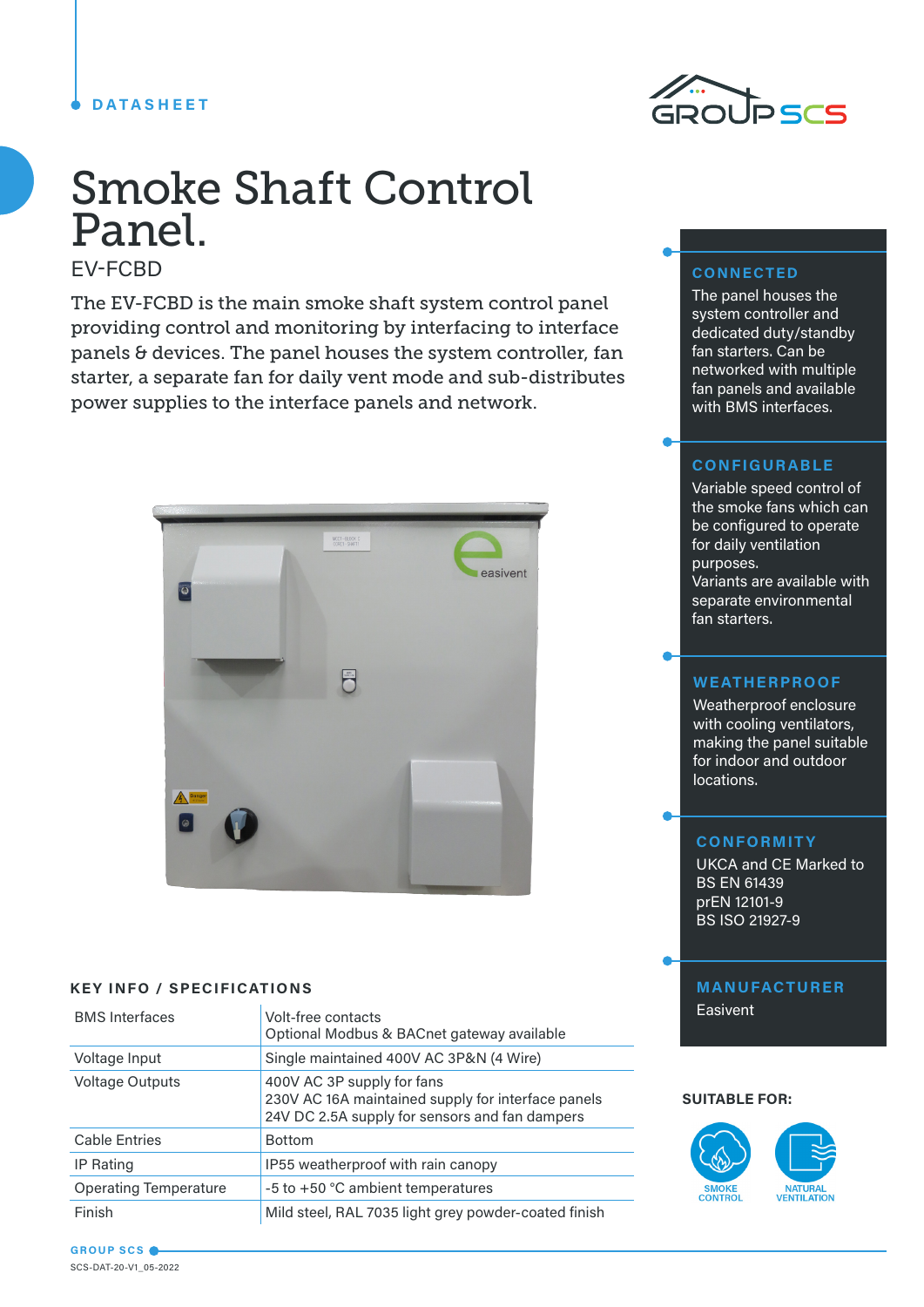### **MODEL SPECIFIC**

| <b>Model</b> | <b>Max Current Load</b> | Weight | <b>Dimensions</b>             |
|--------------|-------------------------|--------|-------------------------------|
| EV-FCBD4     | 26A                     | 72kg   | H:842mm x W:800mm x D:360mm   |
| EV-FCBD5.5   | 30A                     | 85kg   | H:842mm x W:1200mm x D:360mm  |
| EV-FCBD7.5   | 33A                     | 87kg   | H:842mm x W:1200mm x D:360mm  |
| EV-FCBD11    | 42A                     | 96kg   | H:842mm x W:1200mm x D:360mm  |
| EV-FCBD15    | 50A                     | 98kg   | H:842mm x W:1200mm x D:360mm  |
| EV-FCBD18.5  | 56A                     | 125kg  | H:1242mm x W:1000mm x D:360mm |
| EV-FCBD22    | 63A                     | 128kg  | H:1242mm x W:1000mm x D:360mm |

**TECHNICAL DRAWINGS**